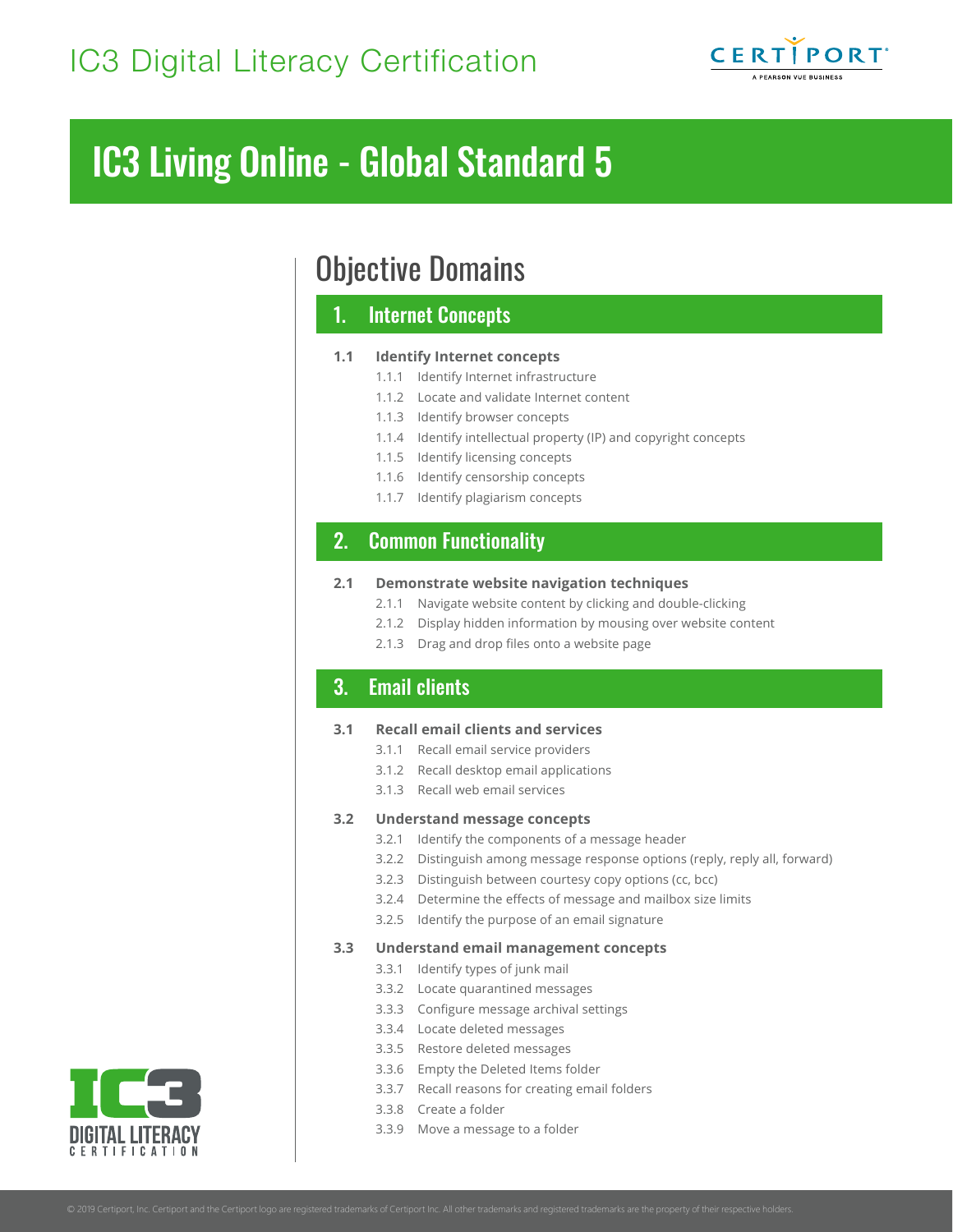# **IC3 Living Online**

#### **3.4 Understand email attachment concepts**

- 3.4.1 Recognize email attachments
- 3.4.2 Attach files to an email message
- 3.4.3 Save an email attachment from a message

### **3.5 Understand contact management concepts**

- 3.5.1 Create a list of contacts
- 3.5.2 Create a contact record

## 4. Calendaring

#### **4.1 Manage appointments and events in online calendar applications**

- 4.1.1 Create one-time and recurring events, appointments, and meetings
- 4.1.2 Invite people to an event or meeting
- 4.1.3 Recognize necessary and optional elements of an event or meeting invitation

#### **4.2 Share online calendars**

- 4.2.1 Request access to someone's calendar
- 4.2.2 Share your calendarKnow how to view multiple calendars

#### **4.3 Manage multiple calendars using online calendar applications**

- 4.3.1 Display multiple calendars side by side
- 4.3.2 Overlay multiple calendars
- 4.3.3 Change the color assigned to a calendar

#### **4.4 Understand online calendar subscriptions**

- 4.4.1 Identify common types of subscription calendars
- 4.4.2 Subscribe to an Internet calendar

# 5. Social Media

#### **5.1 Understand social media concepts**

- 5.1.1 Identify the purposes of social networks
- 5.1.2 Identify the effect of following a person or group on a social network
- 5.1.3 Identify the effects of posting information online

#### **5.2 Understand social network concepts**

- 5.2.1 Distinguish among school, business, and personal social networking
- 5.2.2 Distinguish between open and closed social networks

#### **5.3 Recall information-posting platform concepts**

- 5.3.1 Recall the definition and purpose of blogs
- 5.3.2 Recall the definition and purpose of wikis
- 5.3.3 Recall the definition and purpose of forums
- 5.3.4 Recognize means of communication on blogs, wikis, and forums

#### **5.4 Understand cyber bullying concepts**

- 5.4.1 Recall the definition of cyber bullying
- 5.4.2 Recognize actions that are classified as cyber bullying
- 5.4.3 Identify the outcome of cyber bullying

# 6. Communications

#### **6.1 Understand communication options**

- 6.1.1 Distinguish between communication methods
- 6.1.2 Recommend the most appropriate communication method for a given circumstance

#### **6.2 Understand SMS text messaging concepts**

6.2.1 Identify appropriate uses of text messaging as a business communication tool

#### **6.3 Understand chat platform concepts**

- 6.3.1 Identify available chat platforms
- 6.3.2 Identify appropriate uses of chat platforms in a business setting

#### **6.4 Identify online collaboration tools**

- 6.4.1 Recall online collaboration tools for remote learners and workers
- 6.4.2 Identify online file storage systems for remote workers
- 6.4.3 Identify online conferencing platforms
- 6.4.4 Recall features of online conferencing platforms

# 7. Online Conferencing

#### **7.1 Understand online conferencing concepts**

- 7.1.1 Distinguish between available online conferencing platforms
- 7.1.2 Recognize common capabilities of online conferencing platforms (voice, video, screen sharing, hosted presentations)

## 8. Streaming

#### **8.1 Understand content streaming concepts**

- 8.1.1 Recall the definition of streaming
- 8.1.2 Identify instances of audio streaming, video streaming, and live streaming
- 8.1.3 Distinguish between streaming and downloading

# 9. Digital Citizenship

#### **9.1 Understand online communication methods**

9.1.1 Recognize the speed and obtrusiveness of available online communication methods